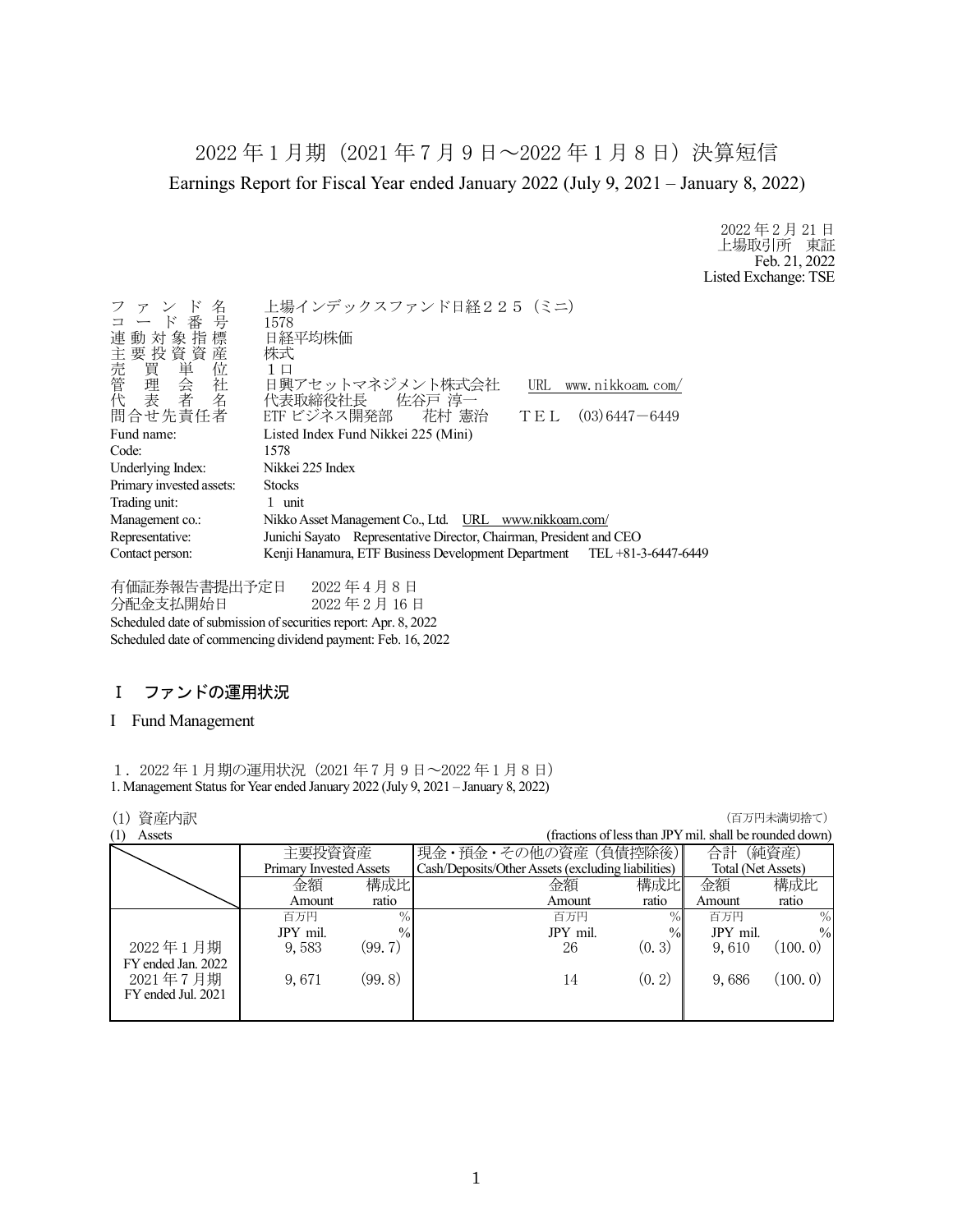### (2) 設定・解約実績

#### (2) Creation and Redemption

|                                                      | 前計算期間末発行済口数<br>No. of Issued Units at End of<br>Previous Fiscal Period | 設定口数<br>No. of Units<br>Created<br>(②) | 解約口数<br>No. of Units<br>Redeemed<br>$(\circledS)$ | 当計算期間末発行済口数<br>No. of Issued Units at End of<br>Fiscal Period<br>$(①+②-③)$ |
|------------------------------------------------------|------------------------------------------------------------------------|----------------------------------------|---------------------------------------------------|----------------------------------------------------------------------------|
|                                                      | 千口                                                                     | 千口                                     | 千口                                                | 千日                                                                         |
|                                                      | '000 units                                                             | '000 units                             | '000 units                                        | '000 units                                                                 |
| 2022年1月期                                             | 4, 324                                                                 | 2,008                                  | 2,083                                             | 4, 249                                                                     |
| FY ended Jan. 2022<br>2021年7月期<br>FY ended Jul. 2021 | 2,707                                                                  | 5,056                                  | 3, 439                                            | 4,324                                                                      |

### (3) 基準価額

(3) Net Asset Value

|                                                      | 総資産<br>Total Assets<br>$\circledcirc$ | 負債<br>Liabilities<br>(②) | 純資産<br>Net Assets<br>$(\textcircled{3}(\textcircled{1}-\textcircled{2}))$ | 1口当たり基準価額<br>((3)当計算期間末発行済口数) ×1)<br>Net Asset Value per 1 unit<br>$((\textcircled{3}/No. of Issued Units at End of Fiscal Period)\times 1)$ |
|------------------------------------------------------|---------------------------------------|--------------------------|---------------------------------------------------------------------------|----------------------------------------------------------------------------------------------------------------------------------------------|
| 2022年1月期                                             | 百万円<br>JPY mil.<br>9.727              | 百万円<br>JPY mil.<br>117   | 百万円<br>JPY mil.<br>9.610                                                  | 円<br><b>JPY</b><br>2, 261.7                                                                                                                  |
| FY ended Jan. 2022<br>2021年7月期<br>FY ended Jul. 2021 | 9,739                                 | 53                       | 9,686                                                                     | 2, 240.0                                                                                                                                     |

### (4) 分配金

### (4) Dividend Payment

|                    | 1口当たり分配金<br>Dividend per 1 unit |
|--------------------|---------------------------------|
|                    | 円                               |
|                    | JPY                             |
| 2022年1月期           | 23                              |
| FY ended Jan. 2022 |                                 |
| 2021年7月期           | 9                               |
| FY ended Jul. 2021 |                                 |

(注)分配金は売買単位当たりの金額

\*Dividend per Trading Unit

2.会計方針の変更

2. Change in Accounting Policies

① 会計基準等の改正に伴う変更 無

- ①Changes accompanying revision to accounting standards, etc. No ② ①以外の変更 無
- ②Changes other than those in ① No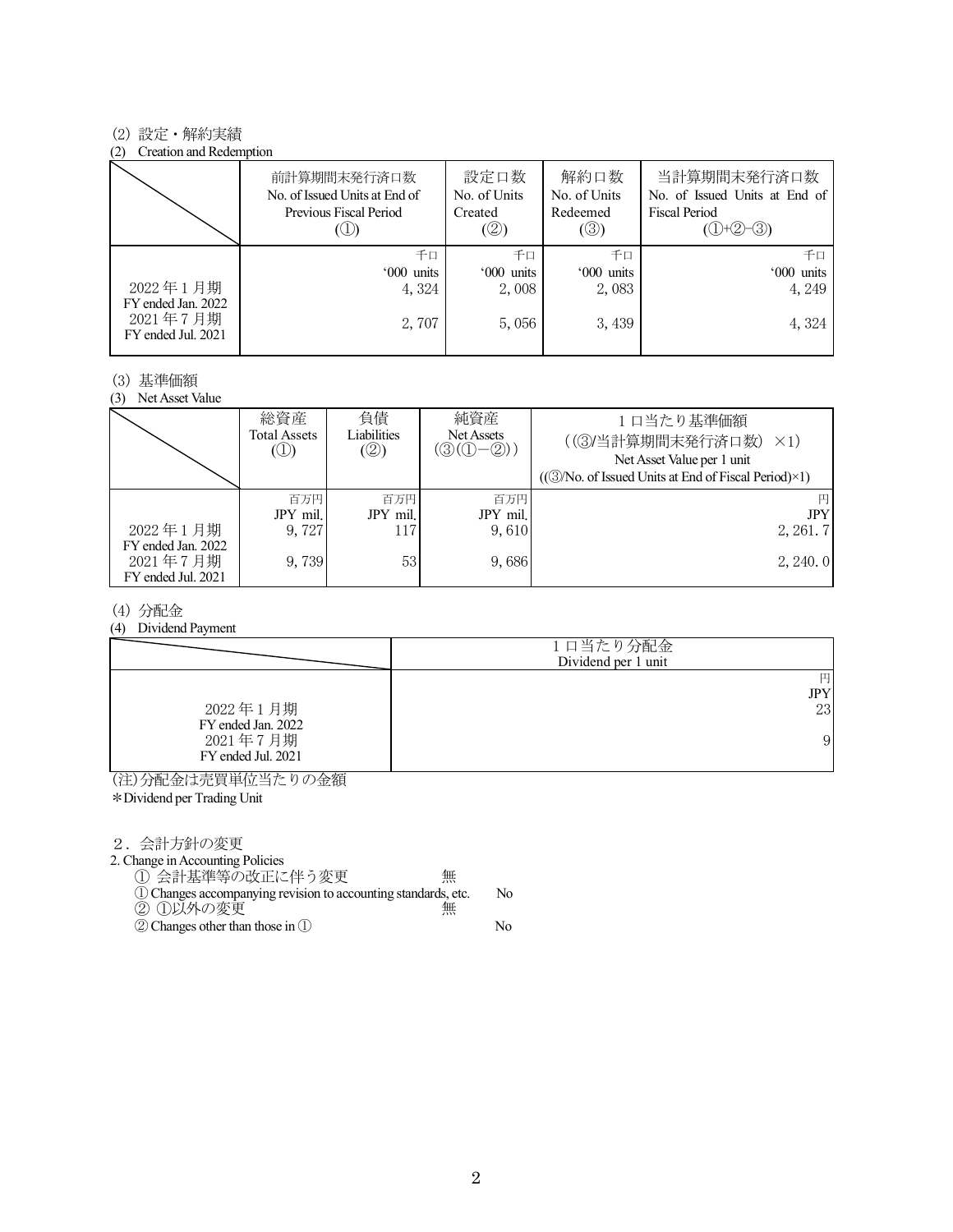# Ⅱ 財務諸表等 Financial Statements

# (1)貸借対照表 Balance Sheet

|                                                       |                                                                           | (単位:円) (Unit:JPY)                                                         |
|-------------------------------------------------------|---------------------------------------------------------------------------|---------------------------------------------------------------------------|
|                                                       | 第17期<br>2021年7月8日現在<br>17 <sup>th</sup> Fiscal Year<br>As of Jul. 8, 2021 | 第18期<br>2022年1月8日現在<br>18 <sup>th</sup> Fiscal Year<br>As of Jan. 8, 2022 |
| 資産の部 Assets                                           |                                                                           |                                                                           |
| 流動資産 Current assets                                   |                                                                           |                                                                           |
| コール・ローン Call loans                                    | 37, 734, 109                                                              | 32, 109, 775                                                              |
| 株式 Stocks                                             | 9, 671, 290, 020                                                          | 9, 583, 894, 000                                                          |
| 未収入金 Accounts receivable                              | 19,706,430                                                                | 98, 355, 600                                                              |
| 未収配当金 Accrued dividend receivable                     | 9,669,300                                                                 | 13, 018, 650                                                              |
| 前払金 Advance payments                                  | 713,000                                                                   | 189,000                                                                   |
| 流動資産合計 Total current assets                           | 9, 739, 112, 859                                                          | 9, 727, 567, 025                                                          |
| 資産合計 Total assets                                     | 9, 739, 112, 859                                                          | 9, 727, 567, 025                                                          |
| 負債の部 Liabilities                                      |                                                                           |                                                                           |
| 流動負債 Current liabilities                              |                                                                           |                                                                           |
| 派生商品評価勘定 Derivative evaluation<br>account             | 409, 100                                                                  | 235, 980                                                                  |
| 未払金 Accounts payable-other                            | 612,080                                                                   |                                                                           |
| 未払収益分配金 Unpaid dividends                              | 38, 917, 620                                                              | 97, 731, 140                                                              |
| 未払受託者報酬 Trustee fee payable                           | 1,761,985                                                                 | 2, 571, 687                                                               |
| 未払委託者報酬 Investment trust<br>management fee payable    | 8, 149, 478                                                               | 11, 894, 345                                                              |
| 未払利息 Accrued interest expenses                        | 29                                                                        | $\overline{2}$                                                            |
| その他未払費用 Other accrued expenses                        | 3, 207, 612                                                               | 4, 833, 870                                                               |
| 流動負債合計 Total current liabilities                      | 53, 057, 904                                                              | 117, 267, 024                                                             |
| 負債合計 Total liabilities                                | 53, 057, 904                                                              | 117, 267, 024                                                             |
| 純資産の部 Net assets                                      |                                                                           |                                                                           |
| 元本等 Principal and other                               |                                                                           |                                                                           |
| 元本 Principal                                          | 4, 324, 180, 000                                                          | 4, 249, 180, 000                                                          |
| 剰余金 Surplus                                           |                                                                           |                                                                           |
| 期末剰余金又は期末欠損金(△)<br>Surplus (deficit) at end of period | 5, 361, 874, 955                                                          | 5, 361, 120, 001                                                          |
| (分配準備積立金)<br>Reserve for<br>distribution              | 4, 223, 212                                                               | 1,728,330                                                                 |
| 元本等合計 Total principal and other                       | 9, 686, 054, 955                                                          | 9, 610, 300, 001                                                          |
| 純資産合計 Total net assets                                | 9, 686, 054, 955                                                          | 9, 610, 300, 001                                                          |
| 負債純資産合計 Total liabilities and net<br>assets           | 9, 739, 112, 859                                                          | 9, 727, 567, 025                                                          |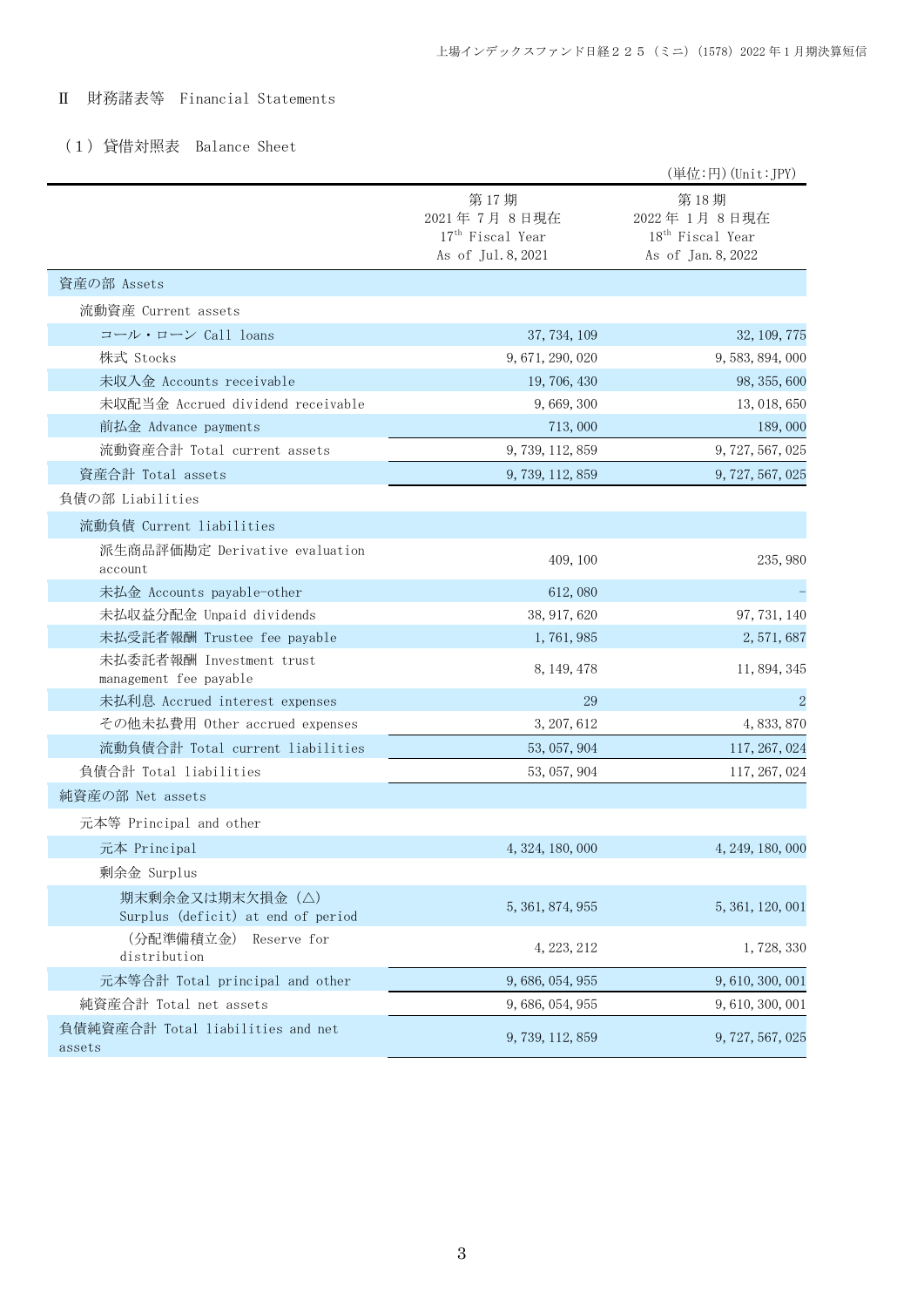### 上場インデックスファンド日経225(ミニ)(1578)2022 年 1 月期決算短信

(2)損益及び剰余金計算書 Statement of Income and Retained Earnings

|                                                                                                                           |                                                                                                                  | (単位:円) (Unit:JPY)                                                                                             |
|---------------------------------------------------------------------------------------------------------------------------|------------------------------------------------------------------------------------------------------------------|---------------------------------------------------------------------------------------------------------------|
|                                                                                                                           | 第17期<br>2021年1月9日<br>自<br>2021年7月8日<br>至<br>17 <sup>th</sup> Fiscal Year<br>From Jan. 9, 2021<br>to Jul. 8, 2021 | 第18期<br>2021年7月9日<br>目<br>至 2022年1月8日<br>18 <sup>th</sup> Fiscal Year<br>From Jul. 9, 2021<br>to Jan. 8, 2022 |
| 営業収益 Operating revenue                                                                                                    |                                                                                                                  |                                                                                                               |
| 受取配当金 Dividends income                                                                                                    | 55, 184, 380                                                                                                     | 111, 375, 692                                                                                                 |
| 受取利息 Interest income                                                                                                      |                                                                                                                  | 4                                                                                                             |
| 有価証券売買等損益 Profit and loss on<br>buying and selling of securities and other                                                | 70, 780, 350                                                                                                     | 245, 405, 448                                                                                                 |
| 派生商品取引等損益 Profit and loss on                                                                                              | $\triangle$ 571, 480                                                                                             | $\triangle$ 4, 478, 720                                                                                       |
| dealing of derivatives<br>その他収益 Other revenue                                                                             | 1,330                                                                                                            | 3, 314                                                                                                        |
| 営業収益合計 Total operating revenue                                                                                            | 125, 394, 580                                                                                                    | 352, 305, 738                                                                                                 |
| 営業費用 Operating expenses                                                                                                   |                                                                                                                  |                                                                                                               |
| 支払利息 Interest expenses                                                                                                    | 11,989                                                                                                           | 15, 274                                                                                                       |
| 受託者報酬 Trustee fee                                                                                                         | 1,761,985                                                                                                        | 2, 571, 687                                                                                                   |
| 委託者報酬 Investment trust management fee                                                                                     | 8, 149, 478                                                                                                      | 11, 894, 345                                                                                                  |
| その他費用 Other expenses                                                                                                      | 3, 207, 612                                                                                                      | 1,661,446                                                                                                     |
| 営業費用合計 Total operating expenses                                                                                           | 13, 131, 064                                                                                                     | 16, 142, 752                                                                                                  |
| 営業利益又は営業損失(△) Operating income<br>$(\text{loss})$                                                                         | 112, 263, 516                                                                                                    | 336, 162, 986                                                                                                 |
| 経常利益又は経常損失(△)<br>Ordinary income<br>$(\text{loss})$                                                                       | 112, 263, 516                                                                                                    | 336, 162, 986                                                                                                 |
| 当期純利益又は当期純損失(△)<br>Net income<br>$(\text{loss})$                                                                          | 112, 263, 516                                                                                                    | 336, 162, 986                                                                                                 |
| 一部解約に伴う当期純利益金額の分配額又は一部解<br>約に伴う当期純損失金額の分配額(△)<br>Distribution of net income (loss) from partial<br>redemptions            |                                                                                                                  |                                                                                                               |
| 期首剰余金又は期首欠損金 (△) Surplus<br>(deficit) at beginning of period                                                              | 3, 347, 567, 859                                                                                                 | 5, 361, 874, 955                                                                                              |
| 剰余金増加額又は欠損金減少額 Increase in<br>surplus or decrease in deficit                                                              | 6, 536, 620, 600                                                                                                 | 2, 608, 910, 100                                                                                              |
| 当期一部解約に伴う剰余金増加額又は欠損金減<br>少額 Increase in surplus or decrease in<br>deficit from partial redemptions                        |                                                                                                                  |                                                                                                               |
| 当期追加信託に伴う剰余金増加額又は欠損金減<br>少額 Increase in surplus or decrease in<br>deficit from additional subscriptions for<br>the period | 6, 536, 620, 600                                                                                                 | 2, 608, 910, 100                                                                                              |
| 剰余金減少額又は欠損金増加額 Decrease in<br>surplus or increase in deficit                                                              | 4, 595, 659, 400                                                                                                 | 2, 848, 096, 900                                                                                              |
| 当期一部解約に伴う剰余金減少額又は欠損金増<br>加額 Decrease in surplus or increase in<br>deficit from partial redemptions                        | 4, 595, 659, 400                                                                                                 | 2, 848, 096, 900                                                                                              |
| 当期追加信託に伴う剰余金減少額又は欠損金増<br>加額 Decrease in surplus or increase in<br>deficit from additional subscriptions for<br>the period |                                                                                                                  |                                                                                                               |
| 分配金 Dividends                                                                                                             | 38, 917, 620                                                                                                     | 97, 731, 140                                                                                                  |
| 期末剰余金又は期末欠損金(△)<br>Surplus<br>(deficit) at end of period                                                                  | 5, 361, 874, 955                                                                                                 | 5, 361, 120, 001                                                                                              |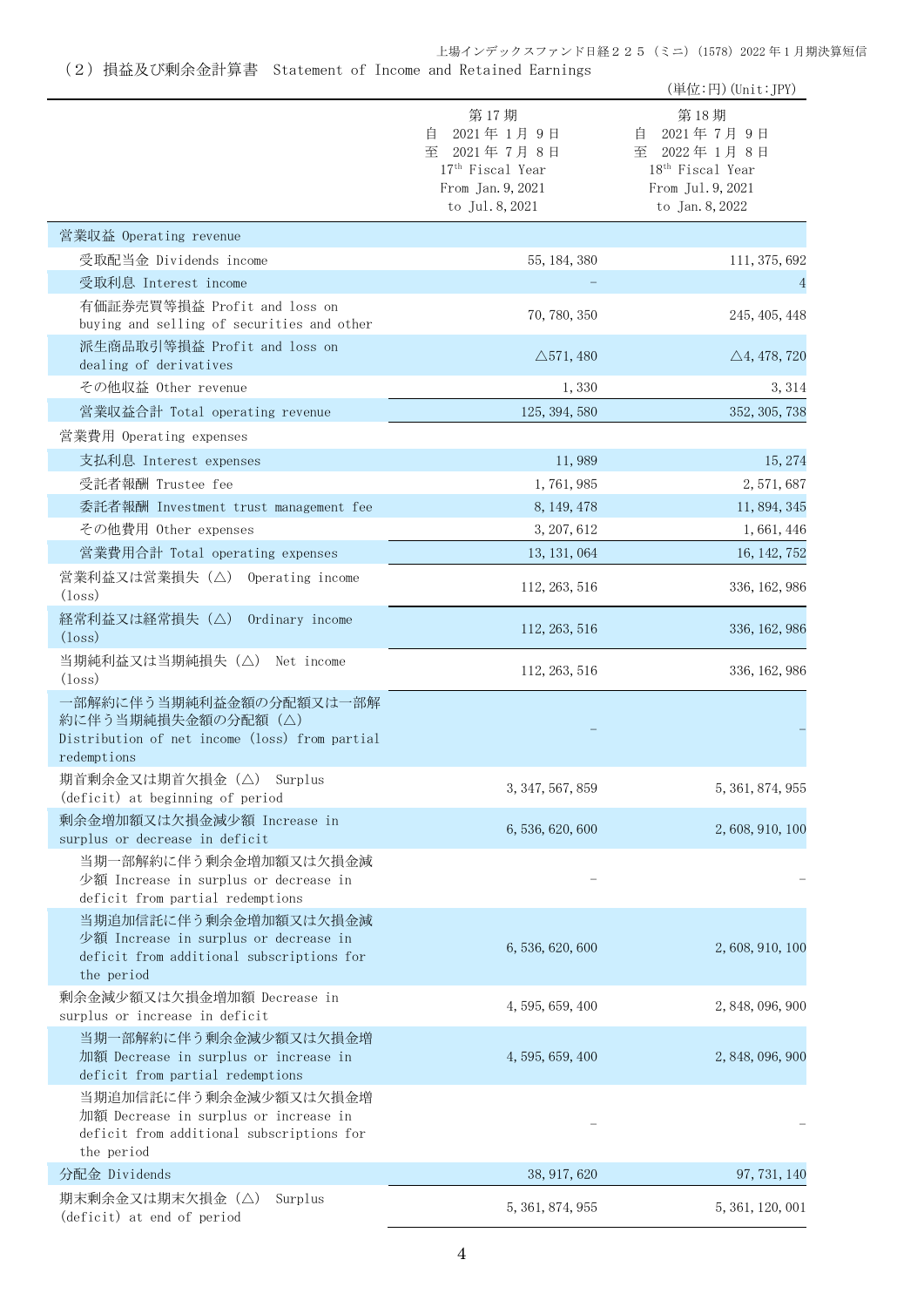(3)注記表

(重要な会計方針に係る事項に関する注記)

| 1. 有価証券の評価基準及び評価方法          | 株式は移動平均法に基づき、以下のとおり原則として時価で評価しております。  |
|-----------------------------|---------------------------------------|
|                             | (1)金融商品取引所等に上場されている有価証券               |
|                             | 金融商品取引所等に上場されている有価証券は、原則として金融商品取引所等にお |
|                             | ける計算期間末日の最終相場(外貨建証券の場合は計算期間末日において知りうる |
|                             | 直近の日の最終相場)で評価しております。                  |
|                             | (2)金融商品取引所等に上場されていない有価証券              |
|                             | 当該有価証券については、原則として、日本証券業協会等発表の店頭売買参考統計 |
|                             | 値(平均値)等、金融商品取引業者、銀行等の提示する価額(ただし、売気配相場 |
|                             | は使用しない)又は価格提供会社の提供する価額のいずれかから入手した価額で評 |
|                             | 価しております。                              |
|                             | (3) 時価が入手できなかった有価証券                   |
|                             | 適正な評価額を入手できなかった場合又は入手した評価額が時価と認定できない事 |
|                             | 由が認められた場合は、投資信託委託会社が忠実義務に基づいて合理的な事由をも |
|                             | って時価と認めた価額もしくは受託者と協議のうえ両者が合理的事由をもって時価 |
|                             | と認めた価額で評価しております。                      |
| 2. デリバティブ等の評価基準及び評価デリバティブ取引 |                                       |
| 方法                          | 悃別法に基づき原則として時価で評価しております。              |

(貸借対照表に関する注記)

|       |                            | 第17期                | 第18期               |
|-------|----------------------------|---------------------|--------------------|
|       |                            | 2021年7月8日現在         | 2022年1月8日現在        |
|       | 期首元本額                      | 2,707,180,000円      | 4, 324, 180, 000 円 |
|       | 期中追加設定元本額                  | $5,056,000,000$ 円   | 2,008,000,000円     |
|       | 期中一部解約元本額                  | $3,439,000,000$ 円   | 2,083,000,000円     |
| $2$ . | 受益権の総数                     | $4,324,180 \square$ | $4, 249, 180 \Box$ |
| 3.    | 担保資産                       |                     |                    |
|       | デリバティブ取引に係る差入委託証拠金代用有価証券とし |                     |                    |
|       | て担保に供している資産は次のとおりであります。    |                     |                    |
|       | 株式                         | 282, 234, 000 円     | 419,040,000円       |

(損益及び剰余金計算書に関する注記)

|   | 第17期            |                       |              | 第18期                        |                 |
|---|-----------------|-----------------------|--------------|-----------------------------|-----------------|
|   | 自 2021年1月9日     |                       |              | 自 2021年7月9日                 |                 |
|   | 至 2021年7月8日     |                       |              | 至 2022年1月8日                 |                 |
|   | 分配金の計算過程        |                       |              | 分配金の計算過程                    |                 |
|   | A 当期配当等収益額      | 55, 173, 721 円        | A            | 当期配当等収益額                    | 111, 363, 736 円 |
| B | 分配準備積立金         | $1,086,186$ 円         | $\mathbf{B}$ | 分配準備積立金                     | 4, 223, 212 円   |
|   | 配当等収益額合計 (A+B)  | 56, 259, 907 円        | C            | 配当等収益額合計 (A+B)              | 115,586,948円    |
| D | 経費              | 13, 119, 075 円        | D            | 経費                          | 16, 127, 478 円  |
| E | 収益分配可能額(C-D)    |                       |              | 43,140,832円 E 収益分配可能額 (C−D) | 99, 459, 470 円  |
|   | 収益分配金額          | 38, 917, 620 $\Box$ F |              | 収益分配金額                      | 97, 731, 140 円  |
|   | 次期繰越金 (分配準備積立金) | $4,223,212$ 円         | G            | 次期繰越金 (分配準備積立金)             | 1,728,330円      |
|   | $(E-F)$         |                       |              | $(E-F)$                     |                 |
| H | 口数              | $4,324,180$ 口         | H            | 口数                          | 4, 249, 180 口   |
|   | 分配金額(10 口当たり)   | 90円                   |              | 分配金額(10 口当たり)               | 230 円           |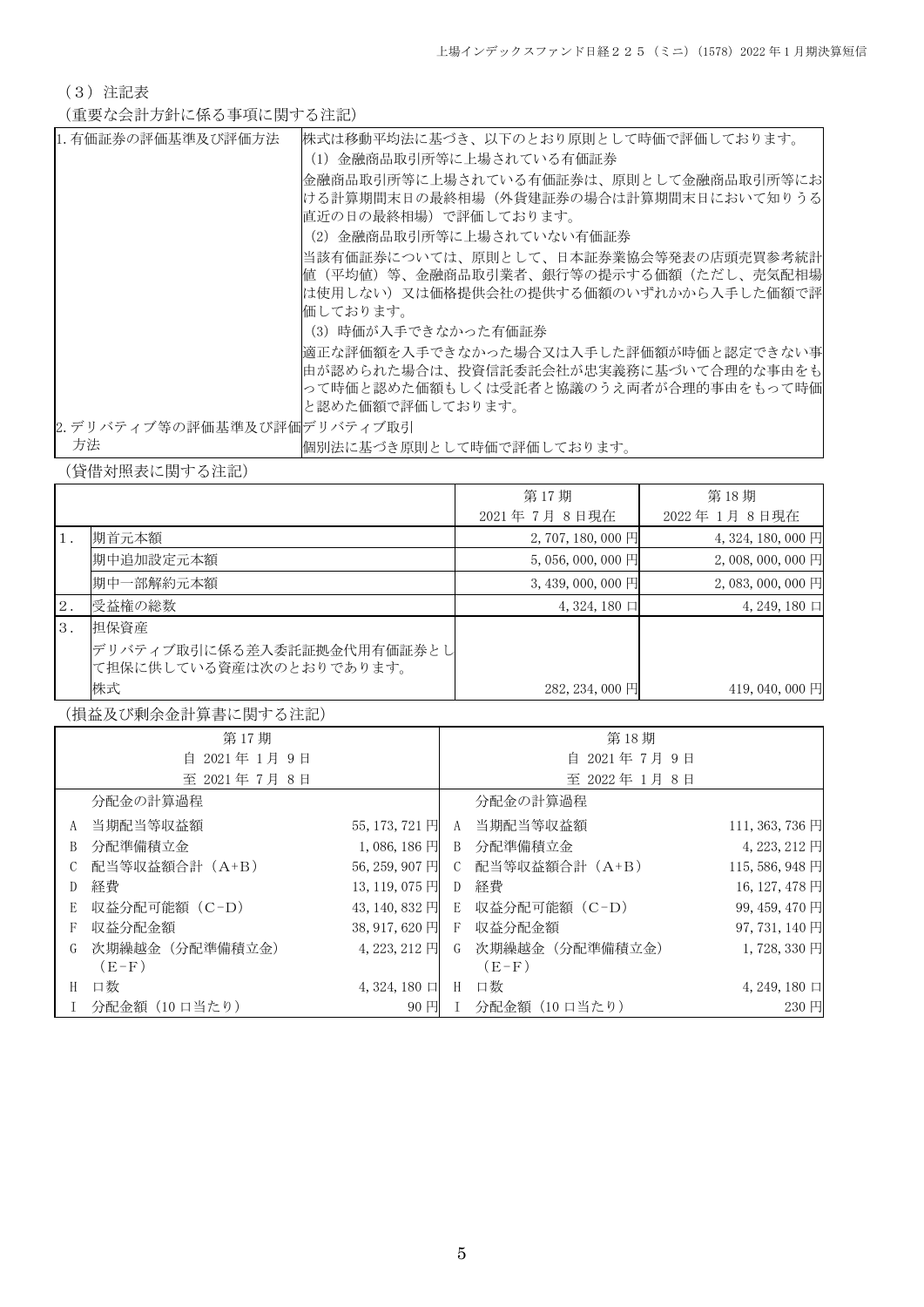(金融商品に関する注記)

## Ⅰ金融商品の状況に関する事項

|                | 第17期                                                                                                                                                                                                                                                                                     | 第18期        |
|----------------|------------------------------------------------------------------------------------------------------------------------------------------------------------------------------------------------------------------------------------------------------------------------------------------|-------------|
|                | 自 2021年 1月 9日                                                                                                                                                                                                                                                                            | 自 2021年7月9日 |
|                | 至 2021年7月8日                                                                                                                                                                                                                                                                              | 至 2022年1月8日 |
| 金融商品に対する取組方針   | 当ファンドは証券投資信託として、有価<br>証券、デリバティブ取引等の金融商品の<br>運用を信託約款に定める「運用の基本方<br>針」に基づき行っております。                                                                                                                                                                                                         | 同左          |
| るリスク           | 金融商品の内容及び当該金融商品に係  当ファンドが運用する主な有価証券は、<br>「重要な会計方針に係る事項に関する注<br>記」の「有価証券の評価基準及び評価方<br>法」に記載の有価証券等であり、全て売<br> 買目的で保有しております。また、主な<br>デリバティブ取引には、先物取引、オプ<br>ション取引、スワップ取引等があり、信<br>託財産に属する資産の効率的な運用に資<br> するために行うことができます。当該有<br>価証券及びデリバティブ取引には、性質<br>に応じてそれぞれ価格変動リスク、流動<br>性リスク、信用リスク等があります。 | 同左          |
| 金融商品に係るリスク管理体制 | 運用部門、営業部門と独立した組織であ<br>るリスク管理部門を設置し、全社的なリ<br>スク管理活動のモニタリング、指導の一<br>元化を図っております。                                                                                                                                                                                                            | 同左          |

## Ⅱ金融商品の時価等に関する事項

|                             | 第17期<br>2021年7月8日現在                                                                                                                                                                              | 第18期<br>2022年 1月 8日現在 |
|-----------------------------|--------------------------------------------------------------------------------------------------------------------------------------------------------------------------------------------------|-----------------------|
| 貸借対照表計上額、時価及びその差額           | 貸借対照表計上額は期末の時価で計上し<br>ているため、その差額はありません。                                                                                                                                                          | 同左                    |
| 時価の算定方法                     | (1)有価証券<br>売買目的有価証券                                                                                                                                                                              | (1)有価証券               |
|                             | 重要な会計方針に係る事項に関する注記<br>「有価証券の評価基準及び評価方法」に<br>記載しております。                                                                                                                                            | 同左                    |
|                             | (2)デリバティブ取引                                                                                                                                                                                      | (2)デリバティブ取引           |
|                             | 「デリバティブ取引等に関する注記」に<br>記載しております。                                                                                                                                                                  | 同左                    |
|                             | (3)上記以外の金融商品                                                                                                                                                                                     | (3)上記以外の金融商品          |
|                             | 短期間で決済されることから、時価は帳<br> 簿価額と近似しているため、当該金融商<br>品の時価を帳簿価額としております。                                                                                                                                   | 同左                    |
| 金融商品の時価等に関する事項につい<br>ての補足説明 | 金融商品の時価には、市場価格に基づく 金融商品の時価の算定においては一定の<br>価額のほか、市場価格がない場合には合  前提条件等を採用しているため異なる前<br>理的に算定された価額が含まれておりま<br>す。当該価額の算定においては一定の前  ることもあります。<br>提条件等を採用しているため、異なる前<br> 提条件等によった場合、当該価額が異な<br>ることもあります。 | 提条件等によった場合、当該価額が異な    |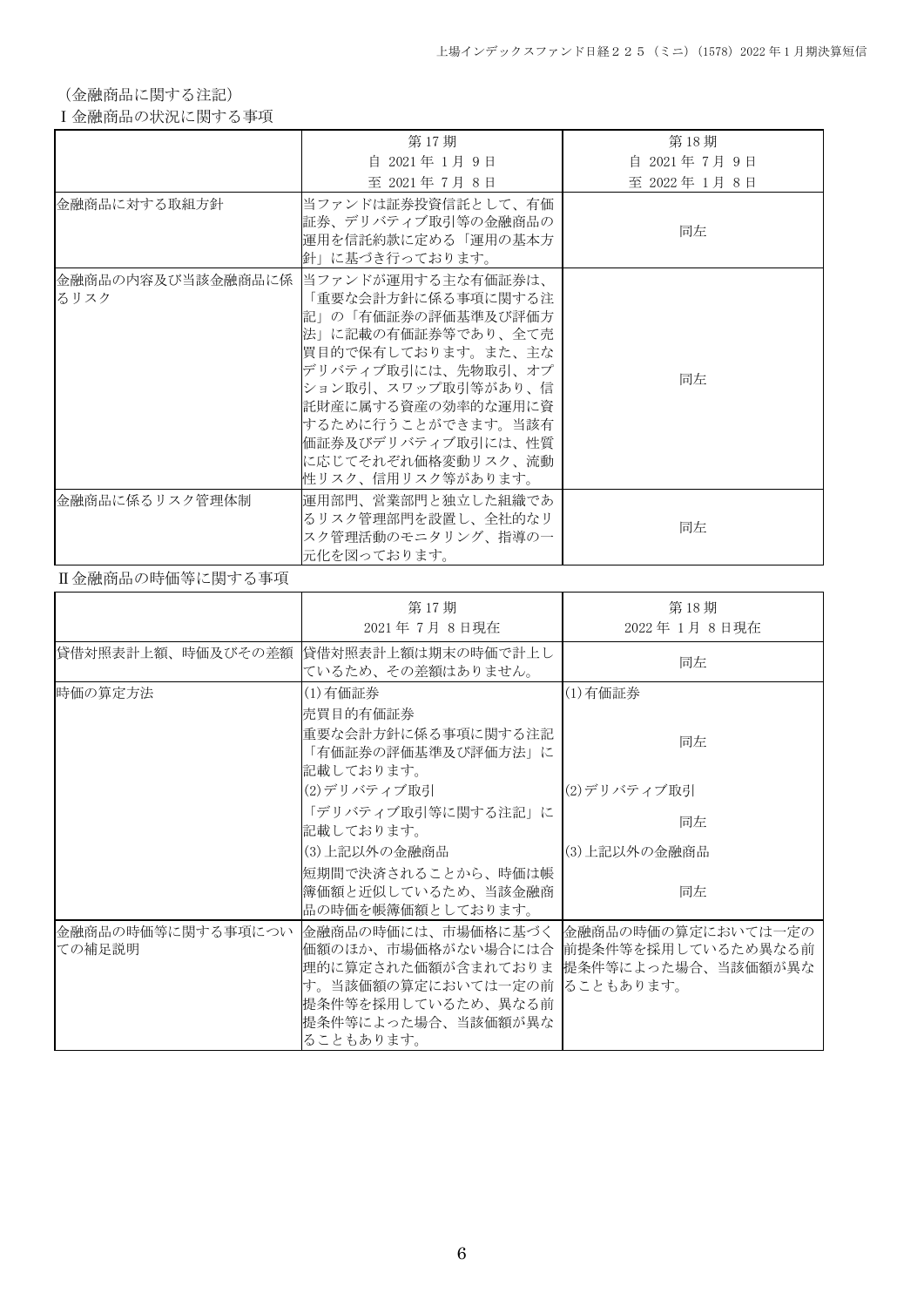# (有価証券に関する注記)

第 17 期(2021 年 7 月 8 日現在)

### 売買目的有価証券

(単位:円)

| 種類 | 当計算期間の損益に含まれた評価差額         |
|----|---------------------------|
| 株式 | $\triangle$ 153, 704, 338 |
| 合計 | $\triangle$ 153, 704, 338 |

第 18 期(2022 年 1 月 8 日現在)

売買目的有価証券

(単位:円)

| 種類 | 当計算期間の損益に含まれた評価差額 |
|----|-------------------|
| 株式 | 39, 309, 418      |
| 合計 | 39, 309, 418      |

(デリバティブ取引等に関する注記) 取引の時価等に関する事項

### (株式関連)

第 17 期(2021 年 7 月 8 日現在)

(単位:円)

| 種 類<br>区分 | 契約額等     |              | 時価 | 評価損益         |                      |
|-----------|----------|--------------|----|--------------|----------------------|
|           |          | うち1年超        |    |              |                      |
| 市場取引      | 株価指数先物取引 |              |    |              |                      |
|           | 買建       | 14, 483, 000 |    | 14, 075, 000 | $\triangle$ 408, 000 |
|           | 合計       | 14, 483, 000 |    | 14, 075, 000 | $\triangle$ 408, 000 |

第 18 期(2022 年 1 月 8 日現在)

(単位:円)

| 区分   | 種類       | 契約額等         |       | 時価           | 評価損益                |
|------|----------|--------------|-------|--------------|---------------------|
|      |          |              | うち1年超 |              |                     |
| 市場取引 | 株価指数先物取引 |              |       |              |                     |
|      | 買建       | 25, 839, 000 |       | 25, 605, 000 | $\triangle$ 234,000 |
|      | 合計       | 25, 839, 000 |       | 25, 605, 000 | $\triangle$ 234,000 |

(注)1.時価の算定方法

株価指数先物取引の時価については、以下のように評価しております。

原則として計算期間末日に知りうる直近の日の主たる取引所の発表する清算値段又は最終相場で評価しておりま す。このような時価が発表されていない場合には、同計算期間末日に最も近い最終相場や気配値等、原則に準ずる 方法で評価しております。

2.株価指数先物取引の残高は、契約額ベースで表示しております。

3.契約額等には手数料相当額を含んでおりません。

4.契約額等及び時価の合計欄の金額は、各々の合計金額であります。

(関連当事者との取引に関する注記)

該当事項はありません。